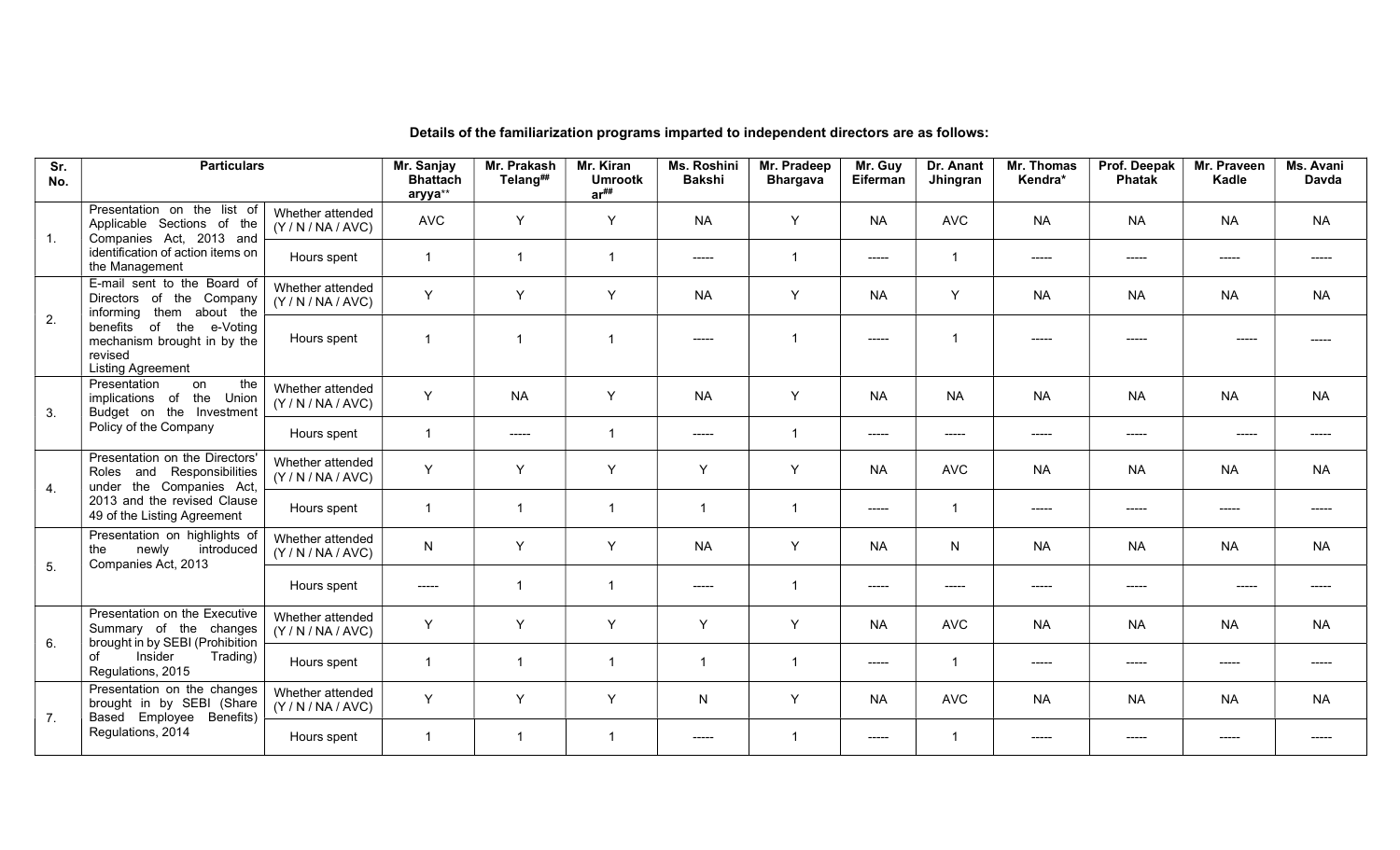| Sr.<br>No. | <b>Particulars</b>                                                                                                                                                                                                                                                                                                                                                                                                                                                                                                                                 |                                  | Mr. Sanjay<br><b>Bhattach</b><br>aryya** | Mr. Prakash<br>Telang## | Mr. Kiran<br><b>Umrootk</b><br>$ar^{\# \#}$ | Ms. Roshini<br><b>Bakshi</b>         | Mr. Pradeep<br><b>Bhargava</b> | Mr. Guy<br>Eiferman | Dr. Anant<br>Jhingran | Mr. Thomas<br>Kendra* | Prof. Deepak<br>Phatak | Mr. Praveen<br>Kadle | Ms. Avani<br>Davda |
|------------|----------------------------------------------------------------------------------------------------------------------------------------------------------------------------------------------------------------------------------------------------------------------------------------------------------------------------------------------------------------------------------------------------------------------------------------------------------------------------------------------------------------------------------------------------|----------------------------------|------------------------------------------|-------------------------|---------------------------------------------|--------------------------------------|--------------------------------|---------------------|-----------------------|-----------------------|------------------------|----------------------|--------------------|
|            | Presentation by Dr. Anand<br>Deshpande, Chairman and<br>Managing Director in a Board                                                                                                                                                                                                                                                                                                                                                                                                                                                               | Whether attended<br>(Y/N/NA/AVC) | Y                                        | Y                       | Y                                           | $\mathsf{N}$                         | Y                              | <b>NA</b>           | ${\sf N}$             | Y                     | <b>NA</b>              | <b>NA</b>            | <b>NA</b>          |
| 8.         | Meeting held in July 2016 on<br>the following:<br>Working for the Company,<br>technological up-<br>gradation,<br>changing<br>customer<br>expectations, and the<br>plan to revisedelivery<br>patterns of theCompany<br>and<br>Indian<br>global<br>/Industry<br>business<br>scenario                                                                                                                                                                                                                                                                 | Hours spent                      | $\mathbf{1}$                             | $\mathbf{1}$            | $\overline{\mathbf{1}}$                     | $\qquad \qquad \cdots \qquad \qquad$ | -1                             | -----               | -----                 |                       | -----                  | -----                |                    |
|            | Presentation on Goods and<br>Services Tax, 2017 and its<br>impact on the Company in the                                                                                                                                                                                                                                                                                                                                                                                                                                                            | Whether attended<br>(Y/N/NA/AVC) | Y                                        | <b>AVC</b>              | Y                                           | $\mathsf{N}$                         | Y                              | <b>NA</b>           | <b>NA</b>             | $\mathsf{N}$          | <b>NA</b>              | <b>NA</b>            | <b>NA</b>          |
| 9.         | Board Meeting held in April<br>2017 in the following manner:<br>Tax structure under GST<br><b>GST Registration status</b><br>across Company's all<br>India locations<br>Impact of GST on Sales,<br>$\bullet$<br>Expenses, Compliances,<br>Timing impact on cash<br>flows<br>Utilization of Input credit<br>Preparedness for GST<br>$\bullet$<br>migration<br>Clarifications<br>awaited<br>$\bullet$<br>from Central Government<br>with respect to SEZ<br>Excise<br>exemptions,<br>exemptions, Break-up of<br>taxes as % of CGST,<br>SGST, and IGST | Hours spent                      |                                          | $\mathbf 1$             | $\overline{\mathbf{1}}$                     |                                      | -1                             |                     |                       |                       |                        |                      |                    |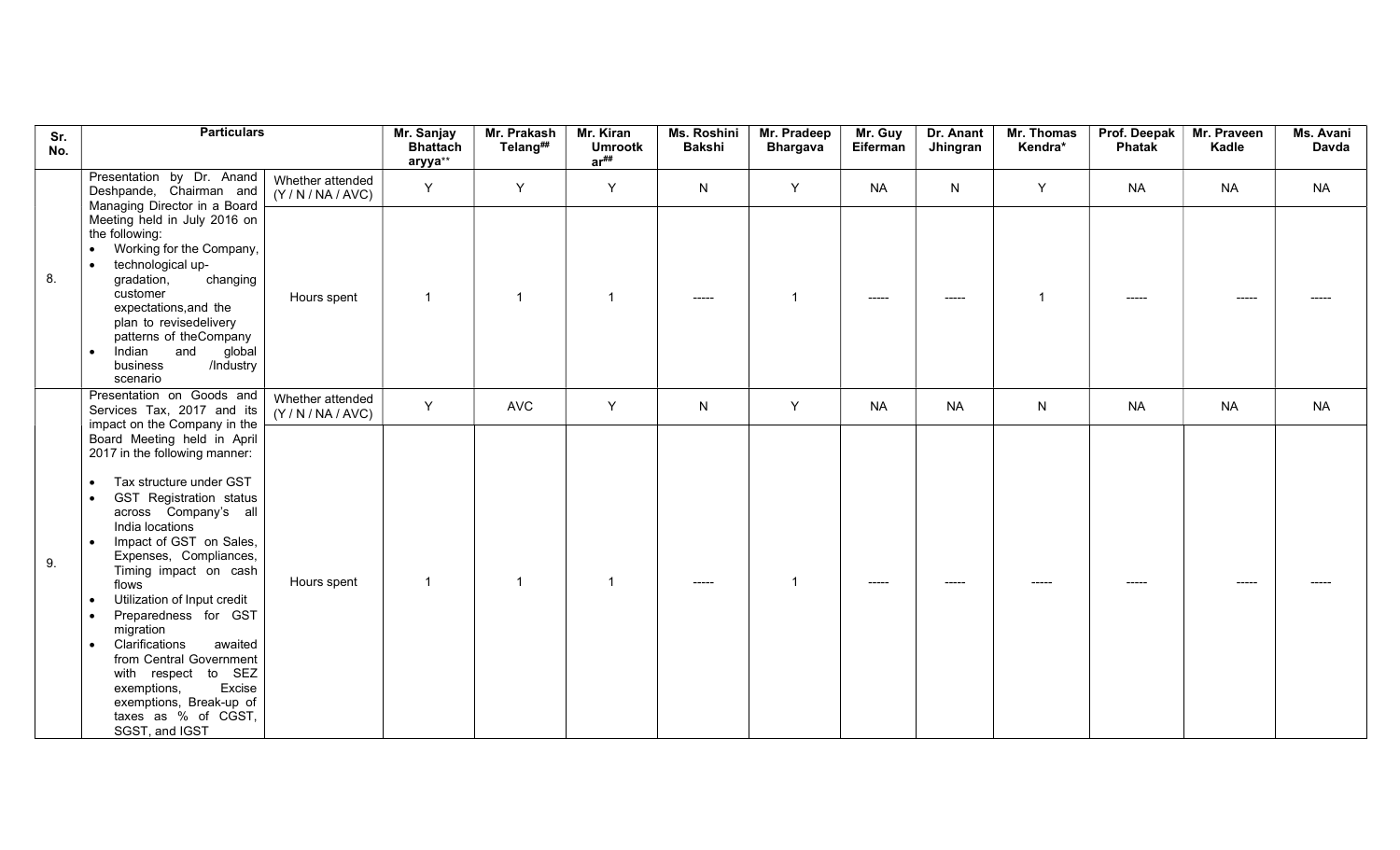| Sr.<br>No. | <b>Particulars</b>                                                                                                                                                                                                                                                                                                                                                            |                                         | Mr. Sanjay<br><b>Bhattach</b><br>aryya** | Mr. Prakash<br>Telang##   | Mr. Kiran<br><b>Umrootk</b><br>$ar^{\# \#}$ | Ms. Roshini<br><b>Bakshi</b> | Mr. Pradeep<br><b>Bhargava</b> | Mr. Guy<br>Eiferman                       | Dr. Anant<br>Jhingran   | Mr. Thomas<br>Kendra* | Prof. Deepak<br>Phatak | Mr. Praveen<br>Kadle | Ms. Avani<br>Davda |
|------------|-------------------------------------------------------------------------------------------------------------------------------------------------------------------------------------------------------------------------------------------------------------------------------------------------------------------------------------------------------------------------------|-----------------------------------------|------------------------------------------|---------------------------|---------------------------------------------|------------------------------|--------------------------------|-------------------------------------------|-------------------------|-----------------------|------------------------|----------------------|--------------------|
|            | Presentation by Mr. Sunil Sapre,<br>in the Board Meeting held in<br>January 2018 on the following:<br>The<br>Companies<br>$\bullet$                                                                                                                                                                                                                                           | Whether<br>attended<br>(Y/N/NA)<br>AVC) | N                                        | ${\sf N}$                 | Y                                           | Y                            | Y                              | <b>NA</b>                                 | Y                       | Y                     | <b>NA</b>              | <b>NA</b>            | <b>NA</b>          |
| 10.        | (Amendment) Act, 2017<br>Recent changes in the<br>$\bullet$<br>minimum<br>wage<br>certain<br>requirements in<br>parts of the US and the<br>approach to handle its<br>impact<br>Restriction on Layers of<br>Subsidiaries<br>introduced<br>through a SEBI notification<br>dated September 20, 2017                                                                              | Hours spent                             | -----                                    | $\qquad \qquad - - - - -$ | $\overline{1}$                              | $\overline{1}$               | $\overline{1}$                 | $\qquad \qquad \textbf{---} \textbf{---}$ | $\overline{\mathbf{1}}$ | $\overline{1}$        | -----                  | $--- - -$            |                    |
| 11.        | Presentation in the<br>Board<br>Meeting held in April 2018 on the<br>Global<br>Data<br>Protection<br>Regulation (GDPR) which will be                                                                                                                                                                                                                                          | Whether<br>attended<br>(Y/N/NA)<br>AVC) | Y                                        | Y                         | Y                                           | $\mathsf{N}$                 | Y                              | $Y^{\#}$                                  | N                       | $\mathsf{N}$          | $Y^{\#}$               | <b>NA</b>            | <b>NA</b>          |
|            | effective from May 25, 2018                                                                                                                                                                                                                                                                                                                                                   | Hours spent                             | $\mathbf{1}$                             | $\overline{1}$            | $\mathbf{1}$                                | -----                        | $\overline{1}$                 | $\overline{1}$                            | $\cdots$                | -----                 | $\mathbf{1}$           | -----                | $--- -$            |
|            | Presentation in the<br>Board<br>Meeting held in July 2018 on the<br>following:<br>• MCA circular on Directors'                                                                                                                                                                                                                                                                | Whether<br>attended<br>(Y/N/NA)<br>AVC) | ${\sf N}$                                | Y                         | Y                                           | Y                            | Y                              | ${\sf N}$                                 | Y                       | Y                     | Υ                      | <b>NA</b>            | <b>NA</b>          |
| 12.        | <b>KYC</b><br>• Amendments in the SEBI<br>(Listing Obligations and<br><b>Disclosure</b><br>Requirements)<br>Regulations, 2015 after<br>recommendations<br>Kotak<br>incorporated<br>from<br>Committee<br>· FEMA - Foreign<br><b>Direct</b><br>Single<br>Investment<br>and<br>Master Form<br>SEBI circulars on PAN<br>update of shareholders and<br>dematerialization of shares | Hours spent                             | -----                                    | $\overline{1}$            | $\mathbf{1}$                                | $\overline{1}$               | $\mathbf{1}$                   | $\qquad \qquad \textbf{---} \textbf{---}$ | -1                      | $\overline{1}$        | $\mathbf{1}$           | -----                |                    |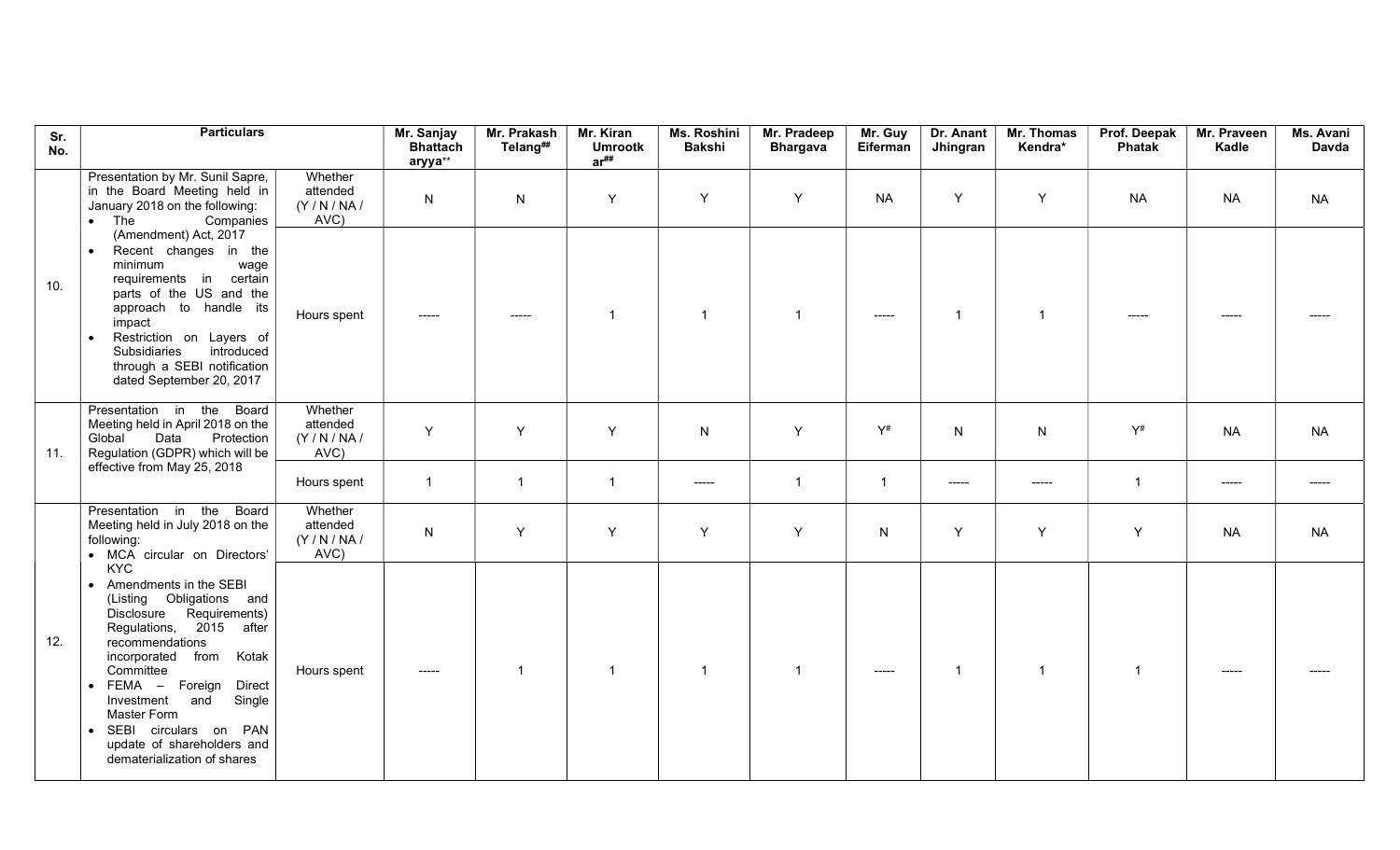| Sr.<br>No. | <b>Particulars</b>                                                                                                                                           |                                         | Mr. Sanjay<br><b>Bhattach</b><br>aryya** | Mr. Prakash<br>Telang## | Mr. Kiran<br><b>Umrootk</b><br>$ar^{\# \#}$ | Ms. Roshini<br><b>Bakshi</b> | Mr. Pradeep<br><b>Bhargava</b> | Mr. Guy<br>Eiferman     | Dr. Anant<br>Jhingran | Mr. Thomas<br>Kendra* | Prof. Deepak<br><b>Phatak</b> | Mr. Praveen<br>Kadle | Ms. Avani<br>Davda                   |
|------------|--------------------------------------------------------------------------------------------------------------------------------------------------------------|-----------------------------------------|------------------------------------------|-------------------------|---------------------------------------------|------------------------------|--------------------------------|-------------------------|-----------------------|-----------------------|-------------------------------|----------------------|--------------------------------------|
| 13.        | Presentation<br>the<br>in<br>Meeting held in October 2018 on  <br>Anti-Harassment Policy of   (Y / N / NA /<br>Persistent Group in light of the $\vert$ AVC) | Board   Whether<br>attended             | N                                        | $\checkmark$            | Y                                           | $\mathsf{N}$                 | Y                              | Y                       | N                     | N                     |                               | <b>NA</b>            | <b>NA</b>                            |
|            | Sexual Harassment of Women at  <br>Workplace<br>(Prevention,<br>Prohibition and Redressal) Act,<br>2013 (POSH Act)                                           | Hours spent                             | $\frac{1}{2}$                            |                         |                                             | -----                        |                                | -1                      | -----                 | -----                 |                               | -----                | -----                                |
| 14.        | Board<br>the<br>Presentation in<br>Meeting held in January 2019 on<br>the amendments introduced by<br>(Prohibition of Insider<br>SEBI                        | Whether<br>attended<br>(Y/N/NA)<br>AVC) | <b>AVC</b>                               | $\checkmark$            | Y                                           | $\mathsf{Y}$                 | $\vee$                         | Y                       | N                     | Y                     |                               | <b>NA</b>            | <b>NA</b>                            |
|            | Trading)<br>(Amendment)<br>Regulations, 2018                                                                                                                 | Hours spent                             |                                          |                         |                                             |                              |                                | $\overline{\mathbf{1}}$ | -----                 |                       |                               | -----                | -----                                |
| 15.        | Presentation in<br>the<br>Board<br>Meeting held in April 2019 on the<br>compliances introduced by the<br>Ministry of Corporate Affairs.                      | Whether<br>attended<br>(Y/N/NA)<br>AVC) | <b>NA</b>                                | $\checkmark$            | $\checkmark$                                | $\mathsf{v}$                 | $\vee$                         | Y                       | Y                     | $\mathsf{v}$          |                               | <b>NA</b>            | <b>NA</b>                            |
|            |                                                                                                                                                              | Hours spent                             | $\begin{array}{c} - - - - - \end{array}$ |                         |                                             |                              |                                | -1                      |                       |                       |                               | ------               | $\qquad \qquad \cdots \qquad \qquad$ |
| 16.        | Presentation in<br>the<br>Board<br>Meeting held in July 2019 on the<br>compliances introduced by the<br>Ministry of Corporate Affairs                        | Whether<br>attended<br>(Y/N/NA)<br>AVC) | <b>NA</b>                                | $\checkmark$            | Y                                           | $\mathsf{Y}$                 | $\vee$                         | Y                       | Y                     | $\mathsf{v}$          |                               | <b>NA</b>            | <b>NA</b>                            |
|            | such as DPT 3, MSME 1, NFRA<br>1 and Form DIR 3 KYC.                                                                                                         | Hours spent                             | $- - - - -$                              |                         |                                             |                              |                                |                         |                       |                       |                               | -----                | -----                                |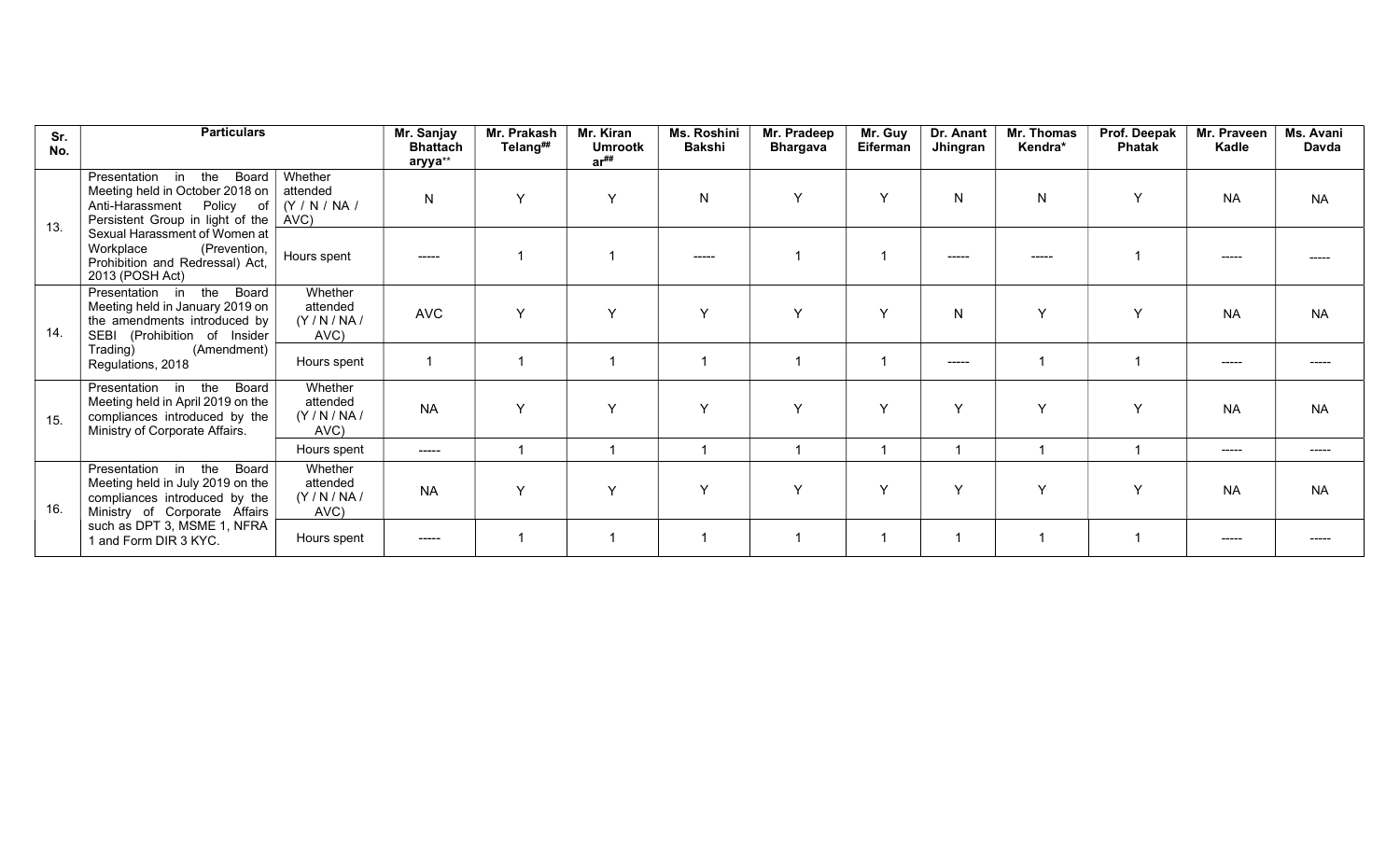| Sr.<br>No. | <b>Particulars</b>                                                                                                                                                                                                                                                                                                                                                                                                                                                                                 | Mr. Sanjay<br><b>Bhattach</b><br>aryya** | Mr. Prakash<br>Telang## | Mr. Kiran<br><b>Umrootk</b><br>$ar^{\# \#}$ | Ms. Roshini<br><b>Bakshi</b> | Mr. Pradeep<br><b>Bhargava</b> | Mr. Guy<br>Eiferman | Dr. Anant<br>Jhingran | Mr. Thomas<br>Kendra* | Prof. Deepak<br>Phatak | Mr. Praveen<br>Kadle | Ms. Avani<br><b>Davda</b> |
|------------|----------------------------------------------------------------------------------------------------------------------------------------------------------------------------------------------------------------------------------------------------------------------------------------------------------------------------------------------------------------------------------------------------------------------------------------------------------------------------------------------------|------------------------------------------|-------------------------|---------------------------------------------|------------------------------|--------------------------------|---------------------|-----------------------|-----------------------|------------------------|----------------------|---------------------------|
|            | Update provided in November<br>Whether<br>2019 Board Meeting on the<br>attended<br>(Y/N/NA)<br>following:<br>in<br>the<br>AVC)<br>a. Amendments                                                                                                                                                                                                                                                                                                                                                    | <b>NA</b>                                | Y                       | Y                                           | Y                            | Y                              | Y                   | Y                     | Y                     | Y                      | <b>NA</b>            | <b>NA</b>                 |
| 17.        | Act,<br>2013<br>Companies<br>pertaining to maintenance of<br>data bank of Independent<br><b>Directors</b><br>b. The compliances required by<br>a person eligible and willing<br>to be appointed as an<br>Independent Director<br>Hours spent<br>c. The disclosure in the Board<br>Report w.r.t. a statement<br>regarding the opinion of the<br>Board about the integrity,<br>expertise, and experience<br>(including the proficiency) of<br>the independent directors<br>appointed during the year | -----                                    |                         | - 1                                         | $\overline{1}$               |                                | $\overline{1}$      | $\overline{1}$        | -1                    | $\overline{1}$         | $--- -$              |                           |
| 18.        | Update Provided in June 2020<br>Board Meeting on the following:<br>Whether<br>attended<br>a. Conducting Annual General<br>(Y/N/NA)<br>Meeting of the Company<br>AVC)<br>through Video Conferencing<br>facility and setting up of Video                                                                                                                                                                                                                                                             | <b>NA</b>                                | <b>NA</b>               | <b>NA</b>                                   | Y                            | Y                              | Y                   | Y                     | Y                     | Y                      | Y                    | <b>NA</b>                 |
|            | conferencing arrangements.<br>setting up of e-Voting process<br>b.<br>Hours spent<br>for the ensuing Annual<br>General Meeting of the<br>Company                                                                                                                                                                                                                                                                                                                                                   | -----                                    |                         |                                             | $\overline{1}$               | $\overline{1}$                 | $\overline{1}$      | $\overline{1}$        | $\overline{1}$        | $\overline{1}$         | -1                   |                           |
|            | Update Provided in October<br>Whether<br>2020 Board Meeting on the<br>attended<br>(Y/N/NA)<br>following:<br>AVC)                                                                                                                                                                                                                                                                                                                                                                                   | <b>NA</b>                                | <b>NA</b>               | <b>NA</b>                                   | Y                            | Y                              | Y                   | Y                     | Y                     | Y                      | Y                    | <b>NA</b>                 |
| 19.        | Highlights of the amendments to<br>the Companies Act, 2013 due to<br>the introduction of the<br>Hours spent<br>Companies (Amendment) Act,<br>2020 and its impact on the<br>Company.                                                                                                                                                                                                                                                                                                                | -----                                    | -----                   | -----                                       | $\overline{1}$               | $\overline{1}$                 | $\overline{1}$      | $\overline{1}$        | $\overline{1}$        | $\overline{1}$         | -1                   | $--- - -$                 |